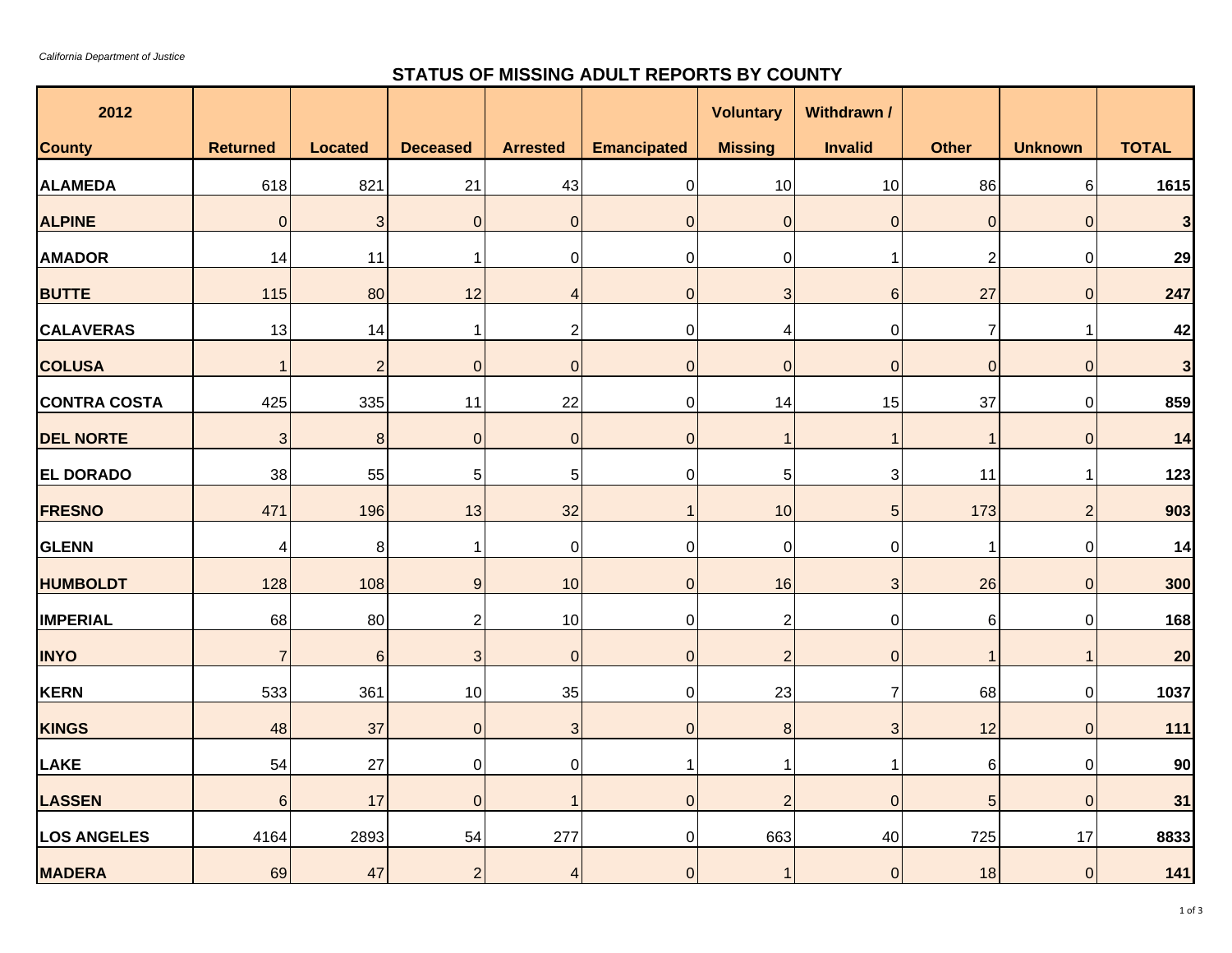## **STATUS OF MISSING ADULT REPORTS BY COUNTY**

| 2012                   |                 |                |                           |                 |                    | <b>Voluntary</b>          | Withdrawn /    |                |                |              |
|------------------------|-----------------|----------------|---------------------------|-----------------|--------------------|---------------------------|----------------|----------------|----------------|--------------|
| <b>County</b>          | <b>Returned</b> | <b>Located</b> | <b>Deceased</b>           | <b>Arrested</b> | <b>Emancipated</b> | <b>Missing</b>            | <b>Invalid</b> | <b>Other</b>   | <b>Unknown</b> | <b>TOTAL</b> |
| <b>MARIN</b>           | 82              | 93             | $\overline{c}$            | 12              | $\overline{0}$     | $\ensuremath{\mathsf{3}}$ | $\mathbf{1}$   | 16             | $\overline{0}$ | 209          |
| <b>MARIPOSA</b>        | $\overline{2}$  | 16             | $\overline{c}$            | $\mathbf 0$     | $\overline{0}$     | $\mathsf 0$               | $\pmb{0}$      | $\mathbf{1}$   | $\overline{O}$ | 21           |
| <b>MENDOCINO</b>       | 26              | 53             | 3                         | $\,6$           | $\overline{0}$     | 4                         | $\mathbf{2}$   | 8              | $\overline{0}$ | 102          |
| <b>MERCED</b>          | 120             | 112            | $\,6$                     | 14              | $\overline{0}$     | 1                         | 15             | 17             | 0              | 285          |
| <b>MODOC</b>           | 4               | $6\phantom{1}$ | $\pmb{0}$                 | $\mathbf 0$     | $\overline{0}$     | $\pmb{0}$                 | $\mathbf{1}$   | $\mathbf 0$    | $\pmb{0}$      | 11           |
| <b>MONO</b>            | $\sqrt{3}$      | 5              | $\pmb{0}$                 | 1               | $\overline{O}$     | $\mathbf 0$               | $\pmb{0}$      | $\overline{2}$ | $\pmb{0}$      | 11           |
| <b>MONTEREY</b>        | 158             | 86             | 4                         | $\overline{7}$  | $\overline{0}$     | 6                         | $\pmb{0}$      | 45             | 0              | 306          |
| <b>NAPA</b>            | 40              | 20             | $\pmb{0}$                 | 1               | $\overline{0}$     | $\overline{1}$            | $\pmb{0}$      | $\overline{4}$ | $\mathbf 0$    | 66           |
| <b>NEVADA</b>          | 27              | 28             | $\mathbf{2}$              | 9               | $\overline{0}$     | 3                         | 1              | $\mathbf 1$    | 0              | $71$         |
| ORANGE                 | 1048            | 693            | 24                        | 101             | $\overline{0}$     | 75                        | 10             | 256            | 3              | 2210         |
| <b>PLACER</b>          | 144             | 202            | $\ensuremath{\mathsf{3}}$ | 5               | $\overline{0}$     | 10                        | 12             | 35             | 1              | 412          |
| <b>PLUMAS</b>          | 5               | 5              | $\pmb{0}$                 | $\mathbf 0$     | $\overline{0}$     | $\overline{c}$            | $\pmb{0}$      | $\mathbf 0$    | $\mathbf 0$    | 12           |
| <b>RIVERSIDE</b>       | 869             | 541            | 31                        | 64              | $\overline{0}$     | 27                        | 19             | 64             | $\overline{c}$ | 1617         |
| <b>SACRAMENTO</b>      | 1077            | 500            | 20                        | 84              | $\overline{0}$     | 183                       | 30             | 166            | 30             | 2090         |
| <b>SAN BENITO</b>      | 14              | 16             | $\sqrt{2}$                | 1               | $\overline{0}$     | $\pmb{0}$                 | $\overline{c}$ | $\sqrt{3}$     | 1              | 39           |
| <b>SAN BERNARDINO</b>  | 1088            | 521            | 29                        | 61              | $\overline{0}$     | 28                        | 13             | 155            | 3              | 1898         |
| <b>SAN DIEGO</b>       | 1282            | 756            | 23                        | 47              | $\overline{0}$     | 190                       | 37             | 358            | 2              | 2695         |
| <b>SAN FRANCISCO</b>   | 556             | 526            | 15                        | 54              | $\overline{O}$     | 30                        | $\mathbf{1}$   | 23             | $\overline{0}$ | 1205         |
| <b>SAN JOAQUIN</b>     | 674             | 292            | 13                        | 22              | $\overline{0}$     | 11                        | 6              | 105            | 1              | 1124         |
| <b>SAN LUIS OBISPO</b> | 79              | 117            | $\mathbf 2$               | $\,8\,$         | $\overline{0}$     | $\, 8$                    | $\sqrt{5}$     | 15             | $\overline{0}$ | 234          |